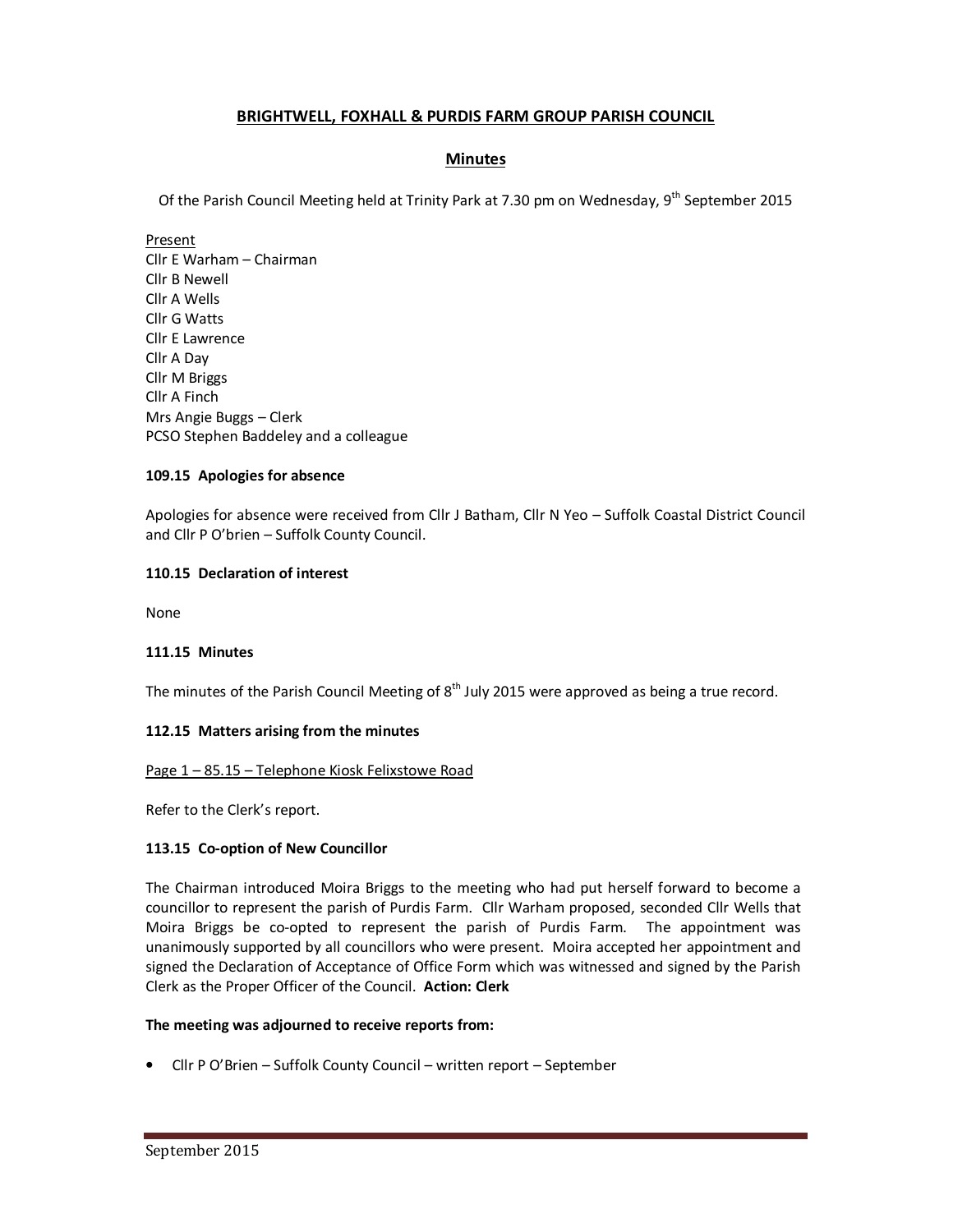September is starting off, as I expected, with plenty of meetings and reams of information!! As I write it is only 3<sup>rd,</sup> but, as I look ahead in my diary, it has filled up rapidly. However, August was quiet except for several constituent's reports regarding increases in traffic in Martlesham and the Sainsbury area. I contacted SCC Highways and, apart from talking about the above, I also mentioned the Orwell Bridge and the speed restriction that is to be imposed (60mph). I welcomed the restriction and I offered my opinion that I strongly believe that lorries should be kept to the inside lane, not only on the Orwell Bridge but nationally!!. ( I emailed a note to this effect to our local MPs, plus the Police Commissioner.) I have also spoken to Paul Davey at Felixstowe Port re lorries. I read a piece in the EADT in which he talked of the introduction of a further train to carry containers, bringing the total of rail containers to 900,000. I enquired the numbers carried but road and, after looking it up, said last year it totalled 1.6ml. I posited that container traffic will increase when the new super tanker is in service and that we really need adequate infrastructure or, at the very least, lorries to travel on the inside lane.

I shall be having an informal meeting with the Police Commissioner next week; it will be an opportunity to reiterate the above.

### Local Business and Skills

On 21<sup>st</sup> October the Suffolk Skills Show will take place at Trinity Park from 9am until 6pm and it is a good opportunity for both local businesses and young people. It is a chance for employers to speak with the next generation of workers, giving them a clear picture of the skill set required to obtain the work they want. For younger people, it will help them consider which area of work interests them and what practical steps they can take, now, to get on the pathway to employment.

## Trading Standards v Scams

Over 400 pieces of scam mail and other fraudulent printed documentation have been destroyed and taken out of circulation as part of Suffolk Trading Standard's successful Scamnesty campaign that ran throughout July, in partnership with BBC Radio Suffolk's Mark Murphy show.

Every year, more than three million people in the UK fall victim to scams, losing thousands of pounds to fraudsters. Scamnesty was a month-long initiative managed by the Trading Standards team, encouraging people to report potential scams and to prevent others from falling victim.

• Cllr N Yeo – Suffolk Coastal District Council – written report

August is normally a quiet month in politics but for some reason here in Suffolk Coastal it has been business as normal. There was a meeting held at the District Council at the beginning of August to discuss two subjects which will affect the residents of the District. The first was on brown bin collections and the second on devolution.

Suffolk County Council has to make savings as their monies and grants from Central Government have been substantially reduced. Unfortunately one of their decisions has a knock on effect in Suffolk Coastal District Council – brown bins and organic waste collection. At the moment these bins are taken to the Parham Recycling Centre where they are specially treated but because the District Council will be losing the grant from Suffolk County Council which enables us to not charge for this service, decisions will have to be made as to what the District Council will do. Suffolk Coastal prides itself on its recycling record and for the foreseeable future i.e. 2016/17 it looks as though there will be no charge. There are various scenarios – put all organic waste in the household bin and still not charge or keep the status quo but maybe a charge of £40 per year for household who wish to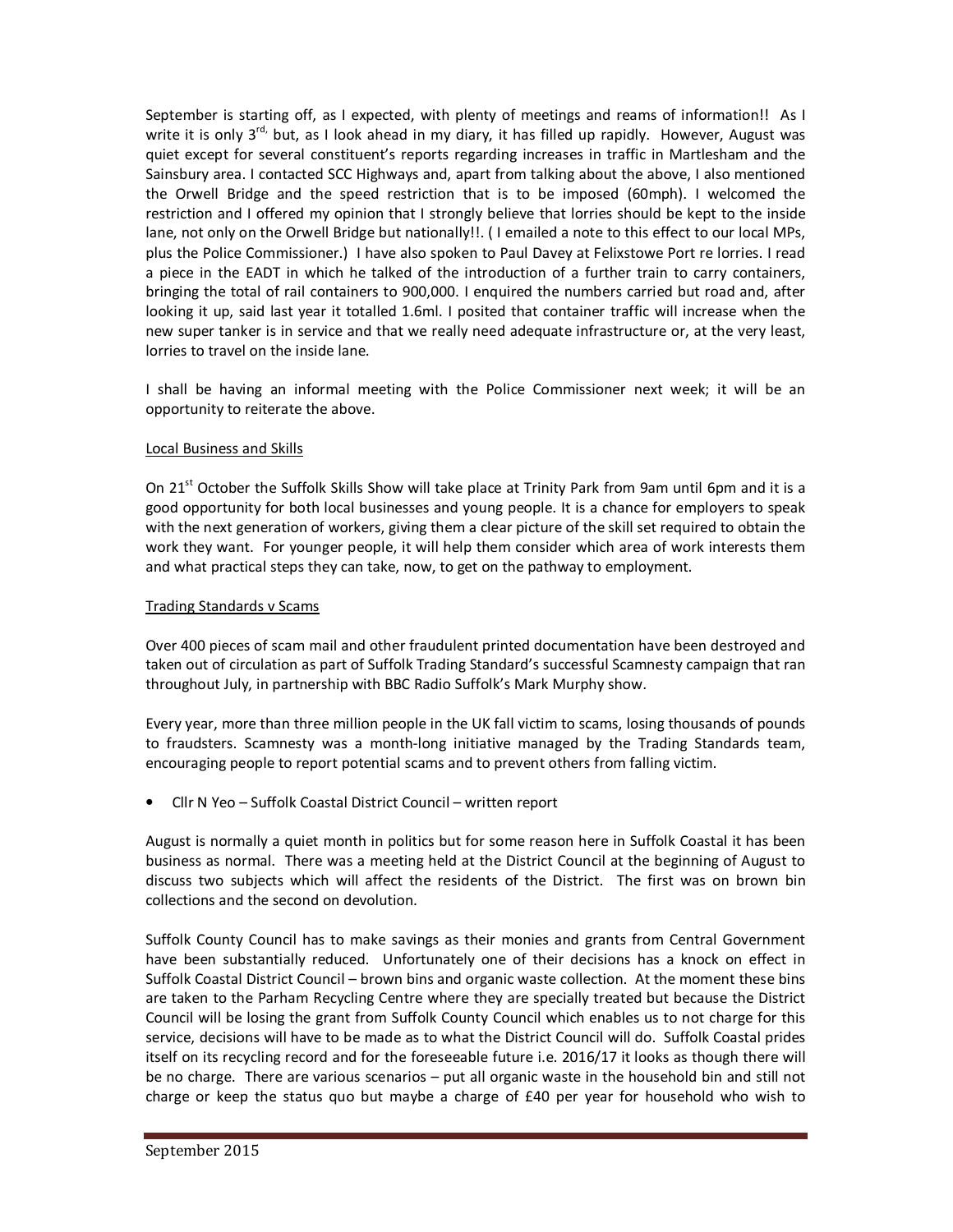continue with this service or to continue for all households to put their organic waste in the brown bins and the District Council tries for the next five years to cover the cost. Consultations are ongoing and I will endeavour to keep the Parish Council abreast of any decision which has been made on this subject.

The second main issue recently has been Devolution. The Government has indicated to all Local Authorities that it wishes to see a change in Local Government structure and there is to be a special Cabinet Meeting on 15 September at Melton Hill to discuss the plans for Suffolk. Devolution is about the transfer of powers and responsibilities from Central Government to the local level. It is not something dictated from the Centre, but it is for each area – Suffolk in this case – to make a "bid" for what it believes should be devolved to us. Suffolk has been encouraged to submit a proposal which reflects well on our strong track record of collaborative working within this County.

The key to success will be our ability to work together and provide one coherent bid for the County. This is being developed by Suffolk Public Sector Leaders' Group. The proposals will hopefully outline what areas we believe should be devolved to us - as well as identifying the expected benefits, such as economic growth, increased local skills or reduced burden on the tax payer. This is still in the very early stages and it is envisaged that Parish and Town Councils will be given a chance to put their point of view across.

Dr Therese Coffey MP was doing a tour of the constituency last week and visited Purdis Farm, Nacton and Brightwell and I was able to discuss various problems with her first hand. Several residents from these areas came and had a chat with her and all in all it was a great success.

Through my Community Enabling Project I have just been successful in obtaining over £1500 for a community project in Nacton Village and I was amazed how easy and very professional the whole exercise was. Again if any of the parishes in Purdis Farm, Foxhall or Brightwell have a community project which needs funds please ask the organiser to get in touch with me direct.

Also during the month of August I attend a Licensing and Environmental Committee meeting to discuss a licensing matter. It was a very hard decision and hopefully my colleagues and I came to the right conclusion.

Councillors agreed that the Clerk should write to Dr Therese Coffey MP that the Parish Council is given a minimum of two weeks' notice of visits. **Action: Clerk** 

• Suffolk Police – written report

| Parish                         | <b>No of Crimes Recorded</b> | <b>Same Month Last Year</b> |
|--------------------------------|------------------------------|-----------------------------|
| Brightwell                     |                              |                             |
| Bucklesham                     |                              |                             |
| Foxhall                        |                              |                             |
| Levington                      |                              |                             |
| Nacton                         |                              | 10                          |
| Newbourne                      |                              |                             |
| Purdis Farm                    | 15                           | 13                          |
| Waldringfield                  |                              |                             |
| <b>Total Crimes This Month</b> | 23                           | 25                          |

Period  $1<sup>st</sup>$  August –  $31<sup>st</sup>$  August 2015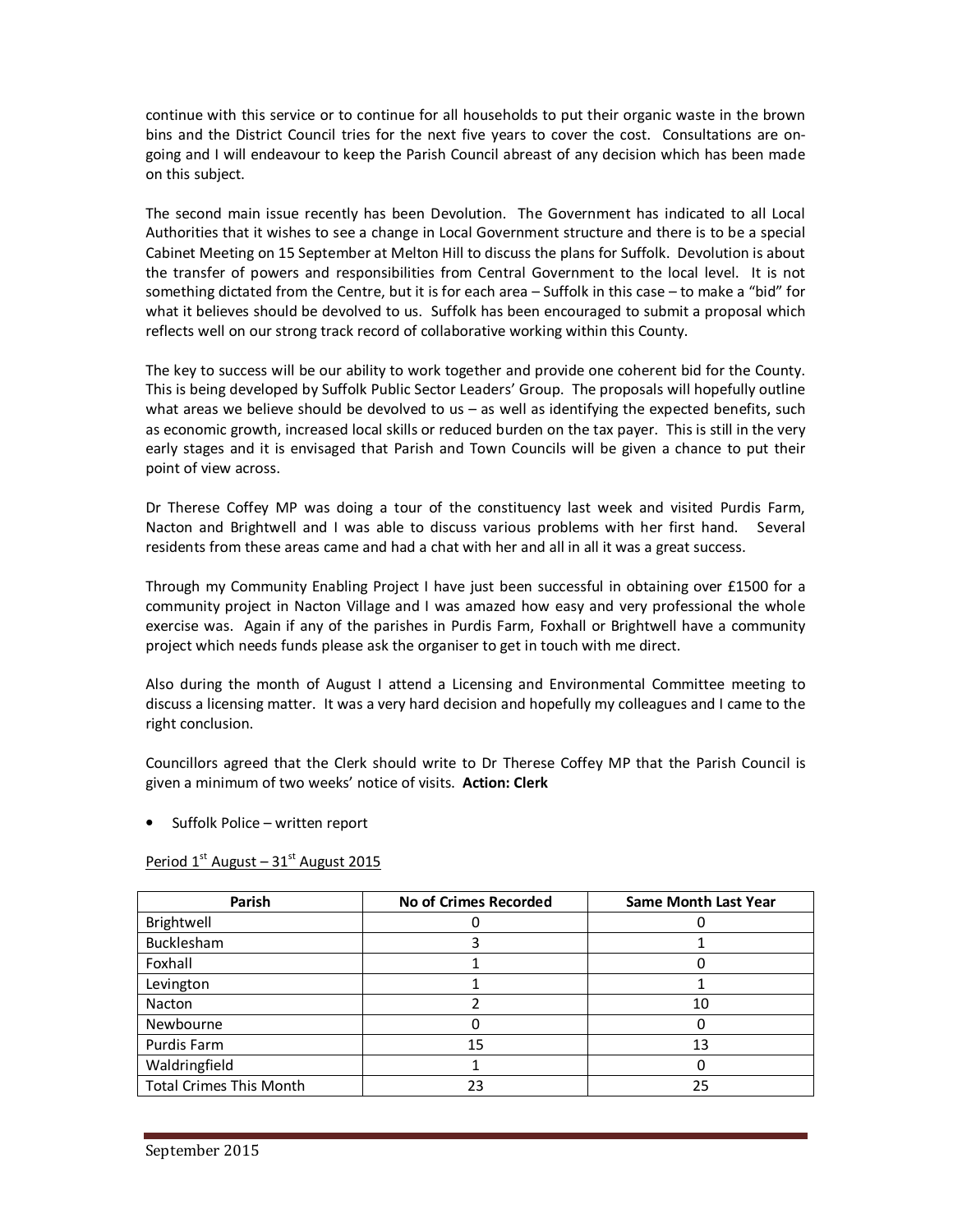This month's recorded crime was 23. The level of recorded crime for the same period in 2014 was 25.

Brightwell and Newbourne are crime free this month.

Bucklesham recorded 3 crimes this month, a barn was entered on a private estate overnight on the  $16<sup>th</sup>$  August, but offenders were unable to gain access to any items inside, a person was charged with possession of a Class B Drugs and a person arrested for driving with excess drug levels.

In Foxhall a person was charged with driving with excess alcohol levels.

Nacton had 2 reported crimes this month. A person was charged with excess alcohol levels.

Purdis Farm recorded 15 crimes, 14 relate to Sainsbury's, Homebase or Trinity Park. Officers investigated 1 report of Criminal Damage, whereby a tree located in a back garden was damaged overnight on the 29<sup>th</sup> August.

Officers dealt with a report of assault in Waldringfield this month.

A view of crime maps and data can now be found on the Internet www.police.uk

PCSO Stephen Baddeley reported that PC Paul Smith had retired and a new Police Officer would be appointed to the area in January / February 2016. He stated that the speeding investigations in Murrills Road were on-going. There are recently been fires at the Hollies in Straight Road.

### **The meeting was re-convened.**

### **114.15 Clerk's Report**

The purpose of this report is to update members on outstanding issues, items received after the deadline for agenda items, correspondence and action taken by the Clerk.

### Telephone Kiosk Felixstowe Road

Cllr Day contacted BT again and the following email has been received.

"Thank you for your correspondence. I am sorry that BT have resisted your calls to remove this telephone kiosk. It is clearly not being used and serves no purpose. It is clearly annoying local residents and reflects badly on BT.

I will travel down to Nacton next week to survey the box for removal. Please be aware that we are currently having to wait a number of months for UKPN power disconnections. I am hopeful that the situation will improve but rest assured that the box will be recovered following your request."

### **Training**

Confirmation has been received from Suffolk Association of Local Council's that Cllr Finch is booked on the September New Councillors' Course.

**115.15 To authorise expenditure for Cllr Newell to attend the East Anglia Tree Warden Conference 2015**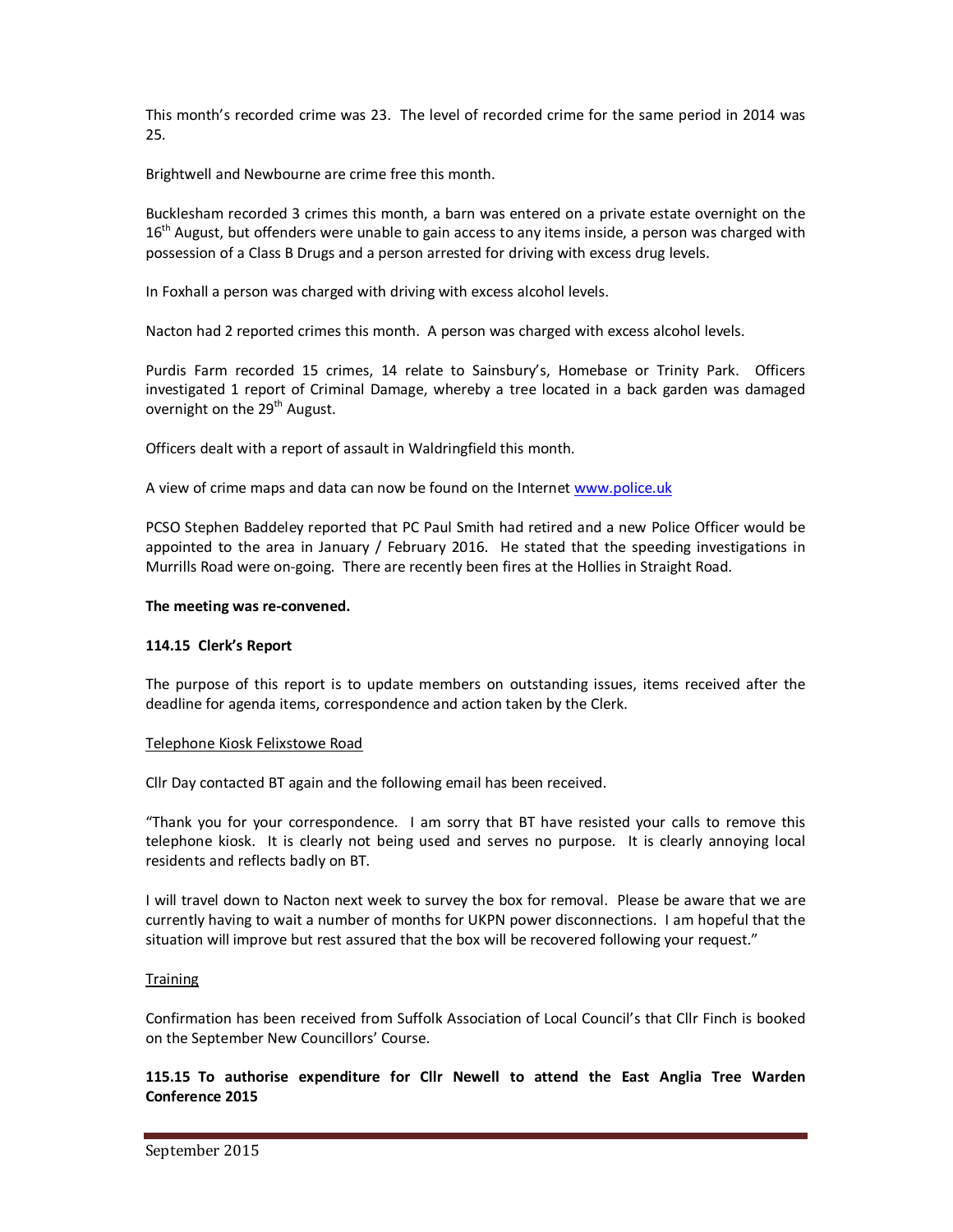The Clerk outlined the contents of the East Anglian Tree Warden Conference 2015. Cllr Warham proposed, seconded Cllr Wells that Cllr Newell should attend the conference at a cost of £15.00. **Action: Clerk** 

## **116.15 Discuss joining LCPAS (Local Council Public Advisory Service)**

Cllr Warham explained how LCPAS could assist the Parish Council and the Clerk. Following discussion Cllr Watts, seconded Cllr Wells that the Parish Council should join LCPAS. **Action: Clerk** 

### **117.15 Planning**

### Planning Applications Received

DC/15/3238 FUL 152 Bucklesham Road Purdis Farm – To reduce crown of oak on rear boundary to mitigate risk of damage neighbouring building in the next 5-10 years.

DC/15/2866/FUL 87 Bucklesham Road Purdis Farm – Rear extension at ground floor level to kitchen and dining room with first floor extension to bedroom.

DC/15/3081/FUL Verge between boundary of 168 and Highway Bucklesham Road Purdis Farm – To remove 1 side limb (damaging fence) from roadside Oak behind garage.

DC/15/2856/FUL 10 Bramble Drive Purdis Farm – Rear single storey extension to lengthen the dining room. The extension will be a lean to roof with matching building materials to the existing dwelling.

PL/15/2571/FUL – 178 Bucklesham Road Purdis Farm – A 1.5m close board fence to be constructed on the house side of the laurel bushes between the existing hawthorn and holly bushes.

The Parish Council did not object to any of the above applications.

### **118.15 Locality Budget 2015/2016**

Following discussion regarding the Locality Budget 2015/2016 it was agreed to investigate the cost of installing 30mph flashing sign on the Bucklesham Road at Foxhall. Clerk to discuss with Cllr O'brien. Cllr Finch to send the Clerk a map of the location. **Action: Clerk / Cllr Finch**

#### **119.15 Finance**

| Income |
|--------|
| None   |

### Expenditure

| __________                                |         |
|-------------------------------------------|---------|
| A J Buggs Salary and Expenses July 2015   | £223.38 |
| A J Buggs Salary and Expenses August 2015 | £233.01 |
| SCDC Election Cost 2015                   | £150.00 |

Cllr Warham proposed, seconded Cllr Wells that the above expenditure is approved – all in favour. **Action: Clerk** 

#### **120.15 Correspondence**